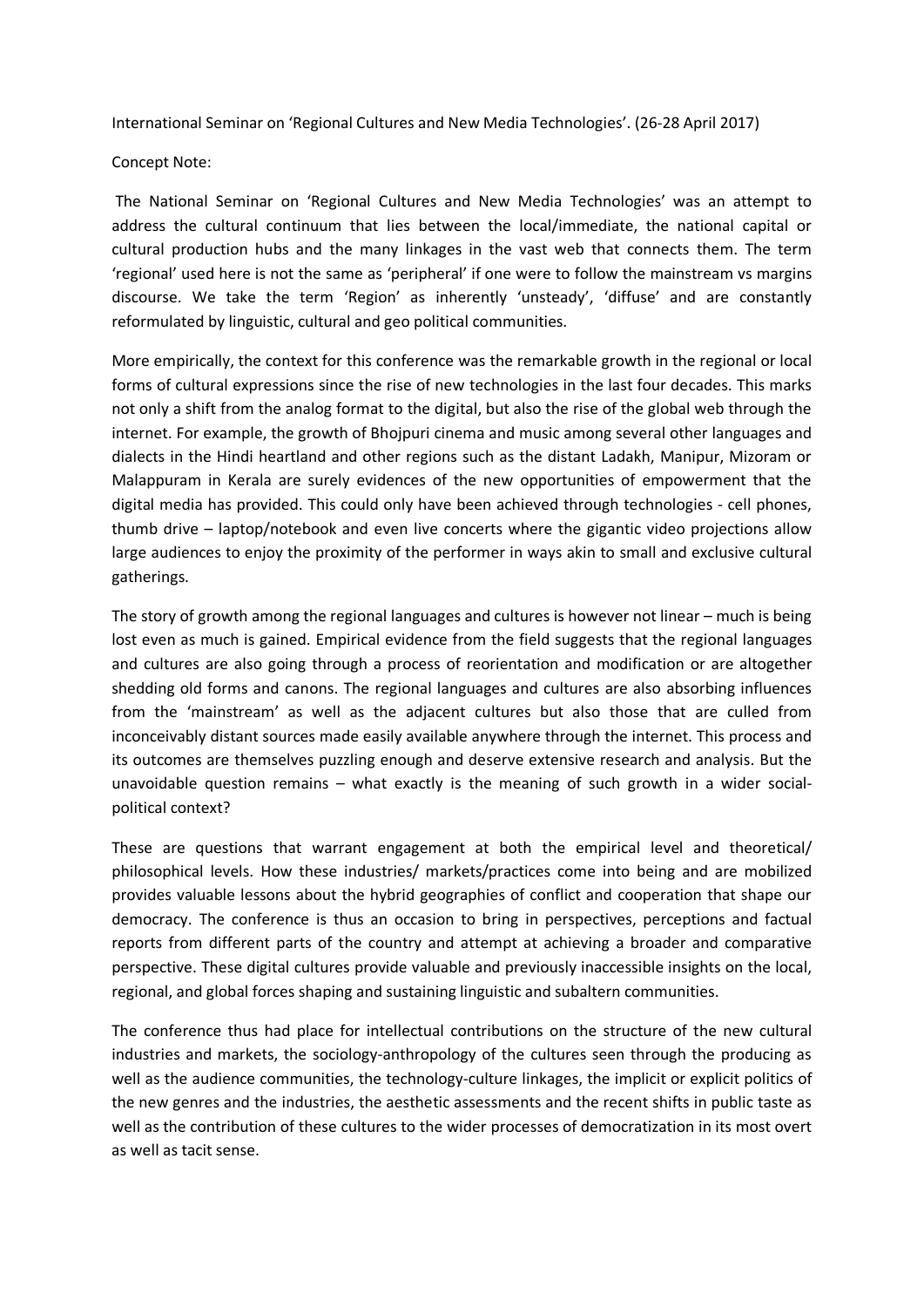An International Seminar on 'Regional Cultures and New Media Technologies'was organised at IIAS during 26-28 April 2017. Dr. Bindu Menon, Fellow, IIAS and Dr. Ratanakar Tripathy, Fellow, IIAS were the Conveners of the seminar. The welcome address was given by Professor Vijaya Shankar Varma, National Fellow, IIAS. Dr. Ratanakar Tripathy and Dr. Bindu Menon, Conveners of the seminar gave introductory remarks.

## PARTICIPANTS:

- Dr. Joe Christopher , US Consulate General, 1-8-323, Paigah Palace, Chiran Fort Lane, Begumpet, Secunderabad, Telangana
- Dr. Alice Samson , NALSAR University of Law, Hyderabad
- Dr. Ravi Kant, Centre for the Study of Developing Society, Delhi
- Professor Anna Morcom, Department of Music, Royal Holloway, University of London.
- Professor T.T. Sreekumar, English and Foreign Languages University, Hyderabad
- Dr. Vebhuti Duggal , Sarai-CSDS, Rajpur Road, Delhi
- Ms. Silpa Mukherjee, Doctoral Candidate, School of Arts and Aesthetics, Jawaharlal Nehru University, New Delhi
- Dr. Shikha Jhingan, Cinema Studies, School of Arts and Aesthetics, Jawaharlal Nehru University, New Delhi
- Dr. Vasudha Pande, Department of History, Lady Shri Ram College, University of Delhi
- Shri Koonal Duggal , Flat no. 1102, Ganga Apartments, Kaushambi, Ghaziabad, Uttar Pradesh
- Ms. Rashmi M., PhD Student, School of Social Sciences, National Institute of Advanced Studies, Bangalore, Karnataka
- Dr. Gaurav Rajkhowa, Flat No. 1C, 1st Floor, 65, Sonia Enclave, Gitanagar, Zoo-Narengi Road, Guwahati
- Dr. Madhuja Mukherjee, Department of Film Studies, Jadavpur University, West Bengal
- Mr. Alam Sreenivas, Senior Journalist, Centre for Culture Media and Governance, Jamia Milia Islamia University, Delhi
- Dr. Kathryn Hardy, Washington University St. Louis, USA
- Shri Neikolie Kuotsu, Ph.D student, Cinema Studies, School of Arts and Aesthetics, Jawaharlal Nehru University, New Delhi
- Mr. Rohit Prakash, Centre for the Study of Developing Societies, Delhi
- Dr. Akshaya Kumar, School of Culture and Creative Expressions, Ambedkar University, Delhi
- Ms. Sampreeti , Research Scholar, Department Of Dance, University of Hyderabad, Telangana
- Shri Sasi Kiran, Doctoral Candidate, Department of Communication, University of Hyderabad, Telangana